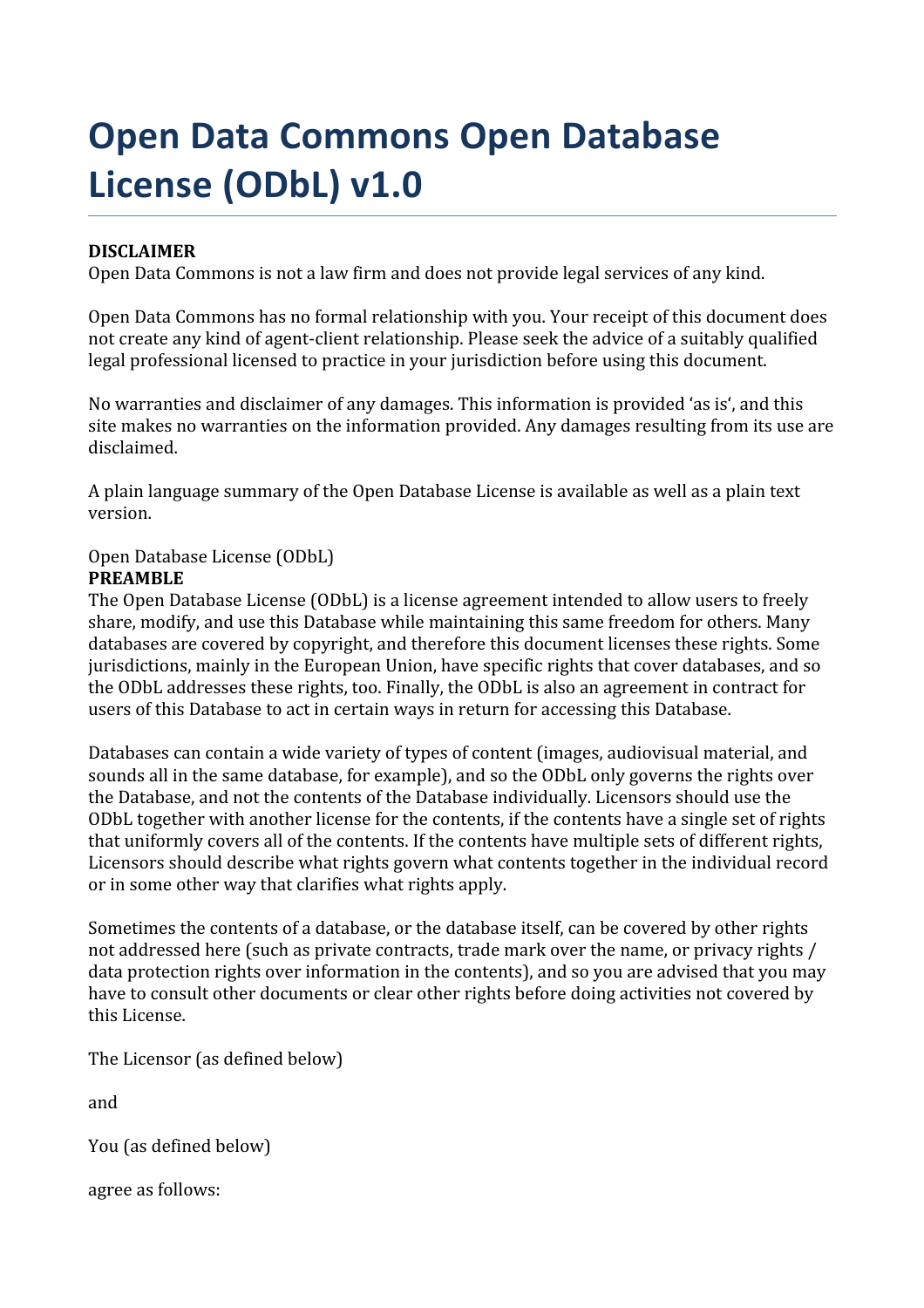# **1 EFINITIONS OF CAPITALISED WORDS**

"Collective Database" – Means this Database in unmodified form as part of a collection of independent databases in themselves that together are assembled into a collective whole. A work that constitutes a Collective Database will not be considered a Derivative Database.

"Convey" – As a verb, means Using the Database, a Derivative Database, or the Database as part of a Collective Database in any way that enables a Person to make or receive copies of the Database or a Derivative Database. Conveying does not include interaction with a user through a computer network, or creating and Using a Produced Work, where no transfer of a copy of the Database or a Derivative Database occurs. "Contents" – The contents of this Database, which includes the information, independent works, or other material collected into the Database. For example, the contents of the Database could be factual data or works such as images, audiovisual material, text, or sounds.

"Database" – A collection of material (the Contents) arranged in a systematic or methodical way and individually accessible by electronic or other means offered under the terms of this License.

"Database Directive" – Means Directive 96/9/EC of the European Parliament and of the Council of 11 March 1996 on the legal protection of databases, as amended or succeeded.

"Database Right" – Means rights resulting from the Chapter III ("sui generis") rights in the Database Directive (as amended and as transposed by member states), which includes the Extraction and Re-utilisation of the whole or a Substantial part of the Contents, as well as any similar rights available in the relevant jurisdiction under Section 10.4.

"Derivative Database" – Means a database based upon the Database, and includes any translation, adaptation, arrangement, modification, or any other alteration of the Database or of a Substantial part of the Contents. This includes, but is not limited to, Extracting or Reutilising the whole or a Substantial part of the Contents in a new Database.

"Extraction" – Means the permanent or temporary transfer of all or a Substantial part of the Contents to another medium by any means or in any form.

"License" – Means this license agreement and is both a license of rights such as copyright and Database Rights and an agreement in contract.

"Licensor" – Means the Person that offers the Database under the terms of this License.

"Person" – Means a natural or legal person or a body of persons corporate or incorporate.

"Produced Work" – a work (such as an image, audiovisual material, text, or sounds) resulting from using the whole or a Substantial part of the Contents (via a search or other query) from this Database, a Derivative Database, or this Database as part of a Collective Database.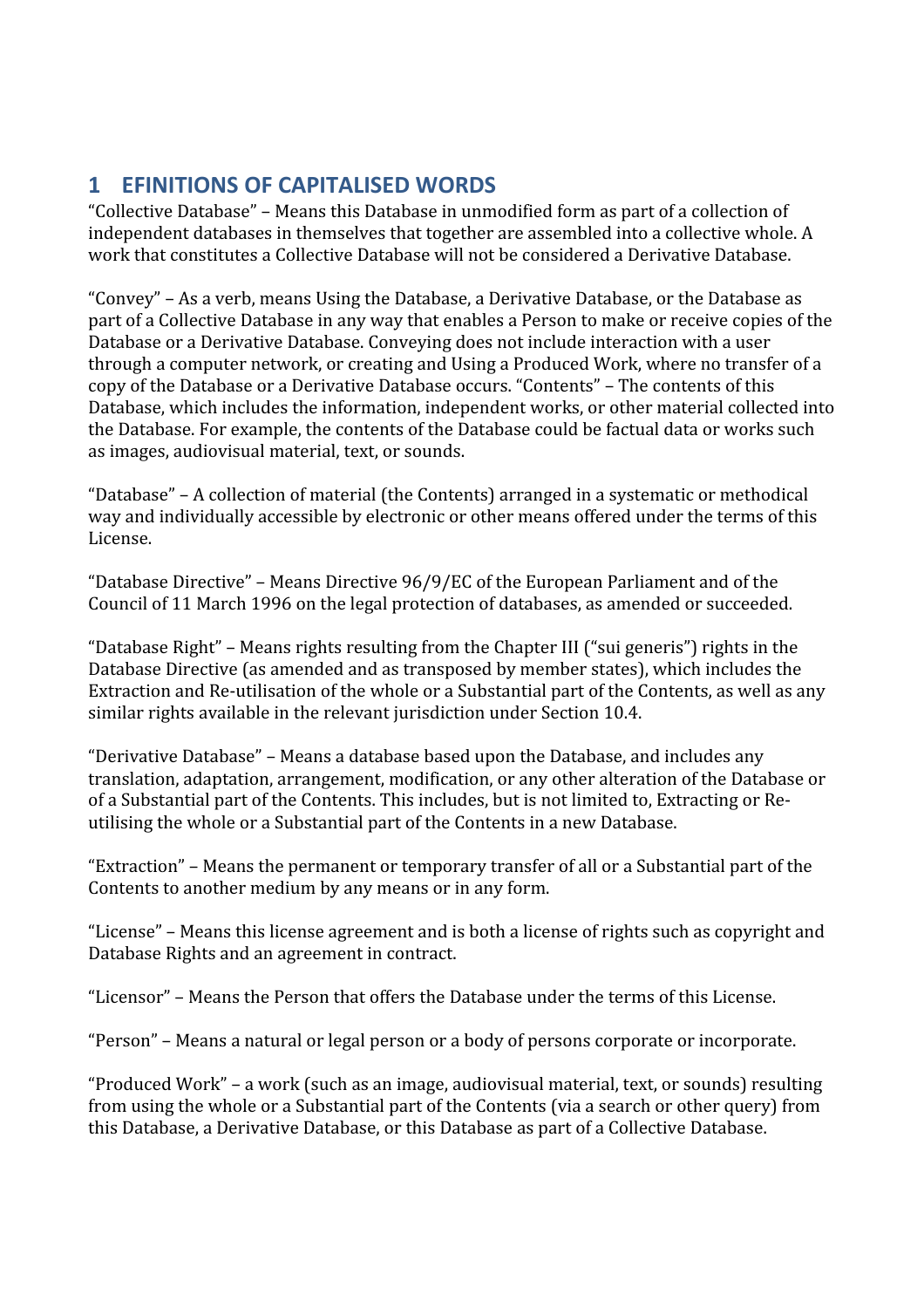"Publicly" – means to Persons other than You or under Your control by either more than 50% ownership or by the power to direct their activities (such as contracting with an independent consultant).

"Re-utilisation" – means any form of making available to the public all or a Substantial part of the Contents by the distribution of copies, by renting, by online or other forms of transmission.

"Substantial" – Means substantial in terms of quantity or quality or a combination of both. The repeated and systematic Extraction or Re-utilisation of insubstantial parts of the Contents may amount to the Extraction or Re-utilisation of a Substantial part of the Contents.

"Use" – As a verb, means doing any act that is restricted by copyright or Database Rights whether in the original medium or any other; and includes without limitation distributing, copying, publicly performing, publicly displaying, and preparing derivative works of the Database, as well as modifying the Database as may be technically necessary to use it in a different mode or format.

"You" – Means a Person exercising rights under this License who has not previously violated the terms of this License with respect to the Database, or who has received express permission from the Licensor to exercise rights under this License despite a previous violation.

Words in the singular include the plural and vice versa.

#### **2 WHAT THIS LICENSE COVERS**

**2.1**. Legal effect of this document. This License is:

- a. A license of applicable copyright and neighbouring rights;
- b. A license of the Database Right; and
- c. An agreement in contract between You and the Licensor.

**2.2** Legal rights covered. This License covers the legal rights in the Database, including:

- a. Copyright. Any copyright or neighbouring rights in the Database. The copyright licensed includes any individual elements of the Database, but does not cover the copyright over the Contents independent of this Database. See Section 2.4 for details. Copyright law varies between jurisdictions, but is likely to cover: the Database model or schema, which is the structure, arrangement, and organisation of the Database, and can also include the Database tables and table indexes; the data entry and output sheets; and the Field names of Contents stored in the Database;
- b. Database Rights. Database Rights only extend to the Extraction and Re-utilisation of the whole or a Substantial part of the Contents. Database Rights can apply even when there is no copyright over the Database. Database Rights can also apply when the Contents are removed from the Database and are selected and arranged in a way that would not infringe any applicable copyright; and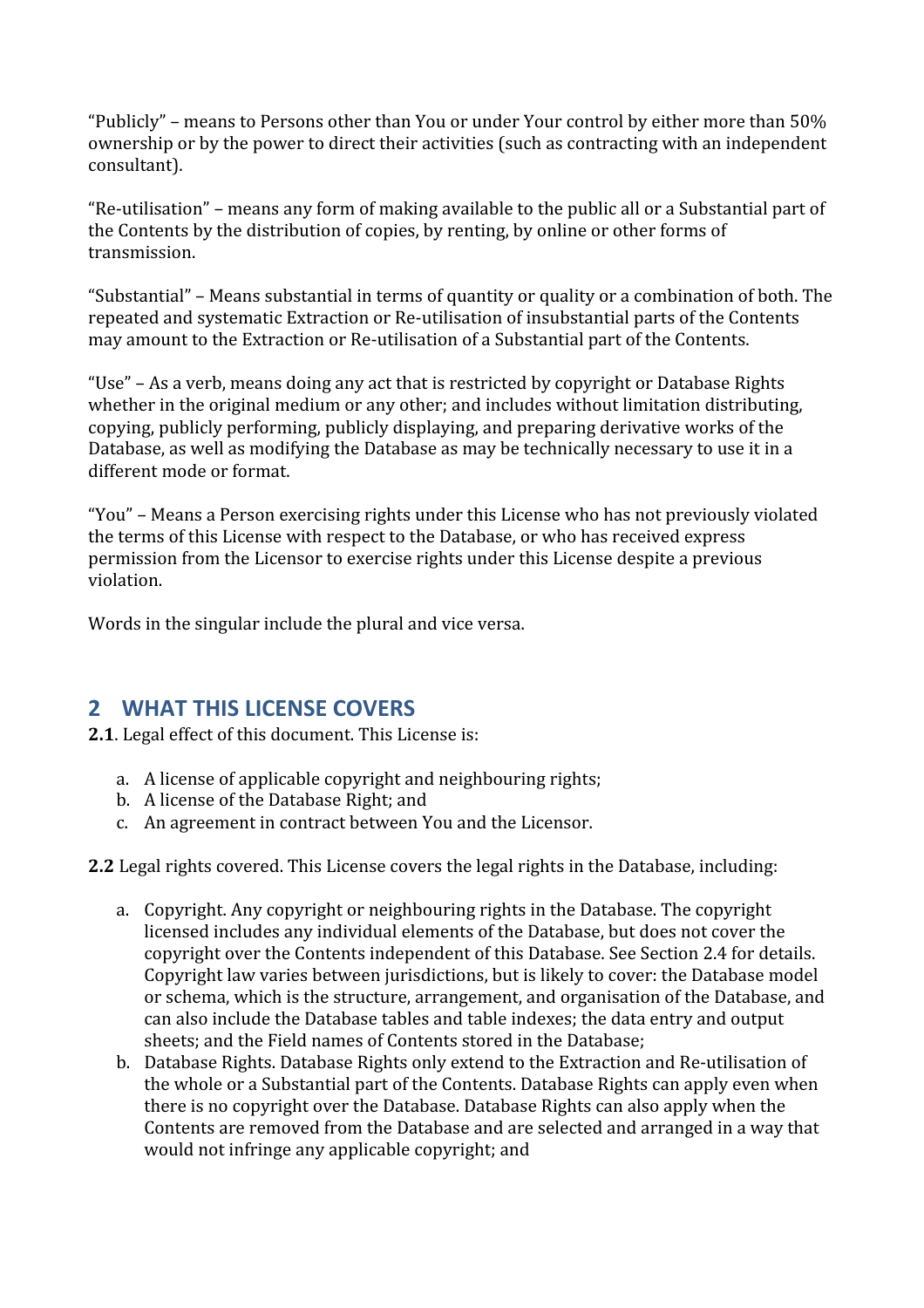- c. Contract. This is an agreement between You and the Licensor for access to the Database. In return you agree to certain conditions of use on this access as outlined in this License.
- **2.3** Rights not covered.
	- a. This License does not apply to computer programs used in the making or operation of the Database;
	- b. This License does not cover any patents over the Contents or the Database; and
	- c. This License does not cover any trademarks associated with the Database.

**2.4** Relationship to Contents in the Database. The individual items of the Contents contained in this Database may be covered by other rights, including copyright, patent, data protection, privacy, or personality rights, and this License does not cover any rights (other than Database Rights or in contract) in individual Contents contained in the Database. For example, if used on a Database of images (the Contents), this License would not apply to copyright over individual images, which could have their own separate licenses, or one single license covering all of the rights over the images.

#### **3 RIGHTS GRANTED**

**3.1** Subject to the terms and conditions of this License, the Licensor grants to You a worldwide, royalty-free, non-exclusive, terminable (but only under Section 9) license to Use the Database for the duration of any applicable copyright and Database Rights. These rights explicitly include commercial use, and do not exclude any field of endeavour. To the extent possible in the relevant jurisdiction, these rights may be exercised in all media and formats whether now known or created in the future.

The rights granted cover, for example:

- a. Extraction and Re-utilisation of the whole or a Substantial part of the Contents;
- b. Creation of Derivative Databases;
- c. Creation of Collective Databases;
- d. Creation of temporary or permanent reproductions by any means and in any form, in whole or in part, including of any Derivative Databases or as a part of Collective Databases; and
- e. Distribution, communication, display, lending, making available, or performance to the public by any means and in any form, in whole or in part, including of any Derivative Database or as a part of Collective Databases.
- **3.2** Compulsory license schemes. For the avoidance of doubt:
	- a. Non-waivable compulsory license schemes. In those jurisdictions in which the right to collect royalties through any statutory or compulsory licensing scheme cannot be waived, the Licensor reserves the exclusive right to collect such royalties for any exercise by You of the rights granted under this License;
	- b. Waivable compulsory license schemes. In those jurisdictions in which the right to collect royalties through any statutory or compulsory licensing scheme can be waived, the Licensor waives the exclusive right to collect such royalties for any exercise by You of the rights granted under this License; and,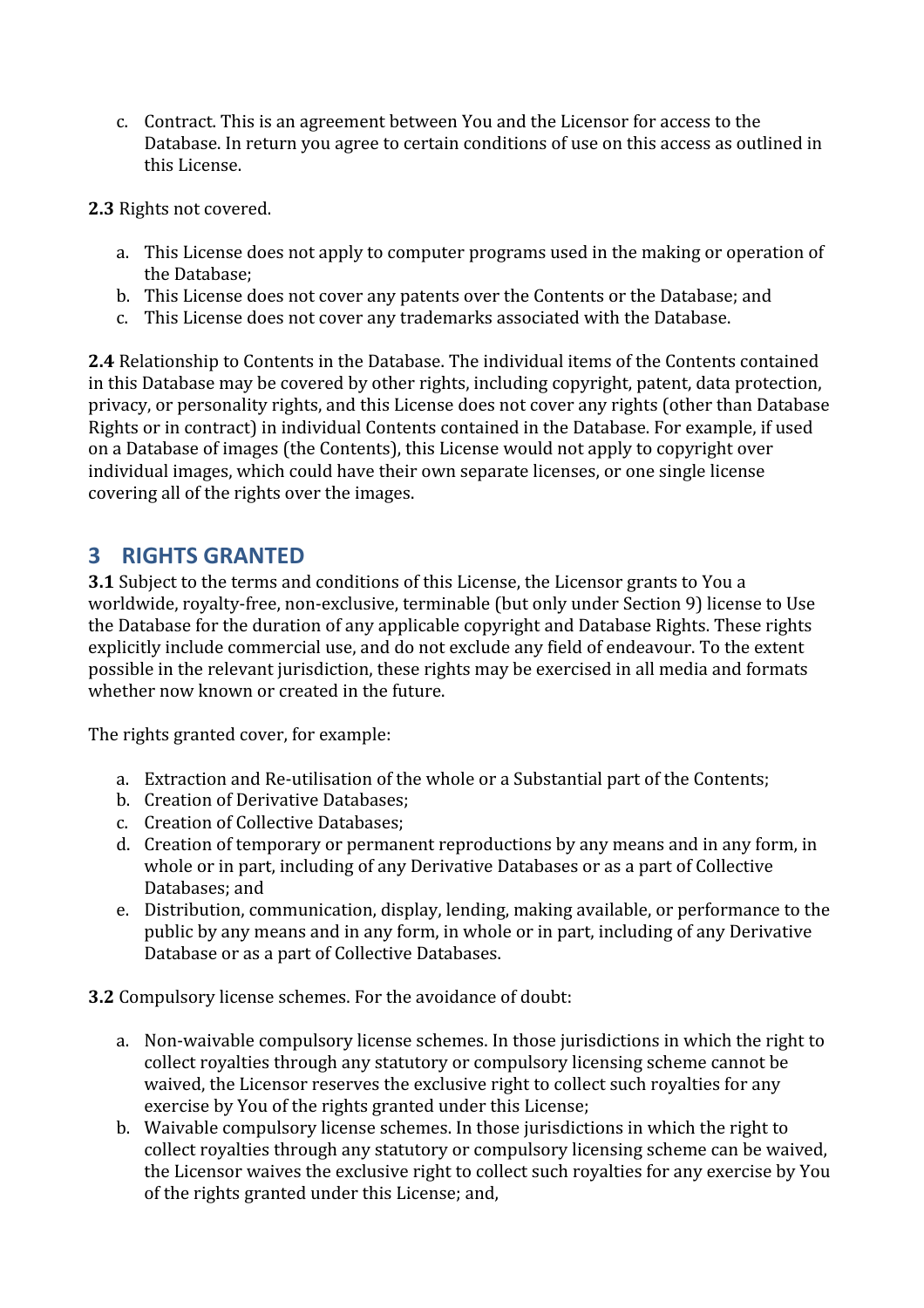c. Voluntary license schemes. The Licensor waives the right to collect royalties, whether individually or, in the event that the Licensor is a member of a collecting society that administers voluntary licensing schemes, via that society, from any exercise by You of the rights granted under this License.

**3.3** The right to release the Database under different terms, or to stop distributing or making available the Database, is reserved. Note that this Database may be multiple-licensed, and so You may have the choice of using alternative licenses for this Database. Subject to Section 10.4, all other rights not expressly granted by Licensor are reserved.

#### **4 CONDITIONS OF USE**

**4.1** The rights granted in Section 3 above are expressly made subject to Your complying with the following conditions of use. These are important conditions of this License, and if You fail to follow them, You will be in material breach of its terms.

**4.2** Notices. If You Publicly Convey this Database, any Derivative Database, or the Database as part of a Collective Database, then You must:

- a. Do so only under the terms of this License or another license permitted under Section 4.4;
- b. Include a copy of this License (or, as applicable, a license permitted under Section 4.4) or its Uniform Resource Identifier (URI) with the Database or Derivative Database, including both in the Database or Derivative Database and in any relevant documentation; and
- c. Keep intact any copyright or Database Right notices and notices that refer to this License.
- d. If it is not possible to put the required notices in a particular file due to its structure, then You must include the notices in a location (such as a relevant directory) where users would be likely to look for it.

**4.3** Notice for using output (Contents). Creating and Using a Produced Work does not require the notice in Section 4.2. However, if you Publicly Use a Produced Work, You must include a notice associated with the Produced Work reasonably calculated to make any Person that uses, views, accesses, interacts with, or is otherwise exposed to the Produced Work aware that Content was obtained from the Database, Derivative Database, or the Database as part of a Collective Database, and that it is available under this License.

a. Example notice. The following text will satisfy notice under Section 4.3:

**Contains information from Banca dati Italiana LCA (BDI-LCA)** 

**(bancadatiitalianalca.enea.it ), which is made available here under the Open Database License (ODbL).**

Banca dati Italiana LCA (BDI-LCA) should be replaced with the name of the Database and a hyperlink to the URI of the Database. "Open Database License" should contain a hyperlink to the URI of the text of this License. If hyperlinks are not possible, You should include the plain text of the required URI's with the above notice.

**4.4** Share alike.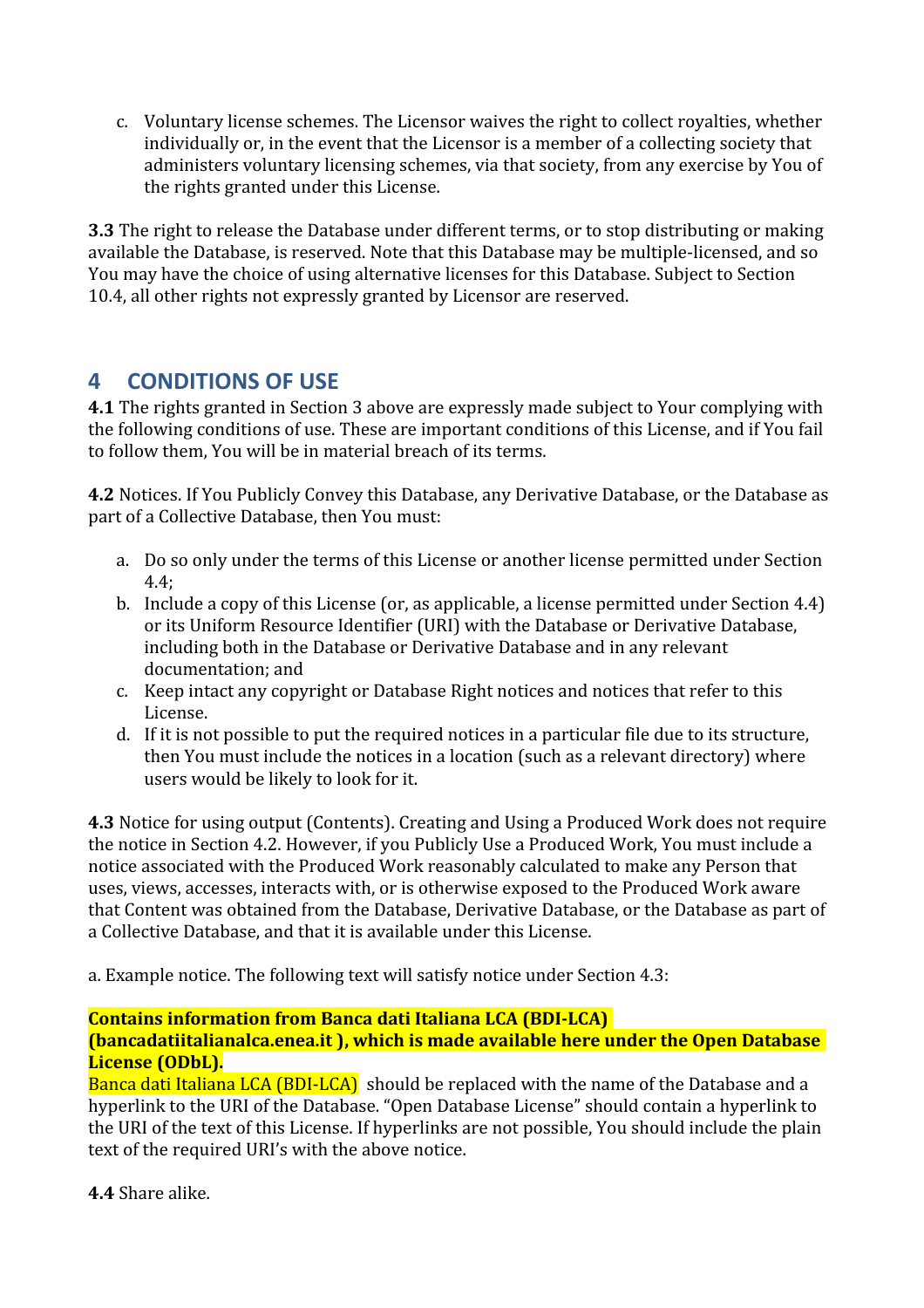- a. Any Derivative Database that You Publicly Use must be only under the terms of:
	- i. This License;
	- ii. A later version of this License similar in spirit to this License; or
	- iii. A compatible license.
- a. If You license the Derivative Database under one of the licenses mentioned in (iii), You must comply with the terms of that license.
- b. For the avoidance of doubt, Extraction or Re-utilisation of the whole or a Substantial part of the Contents into a new database is a Derivative Database and must comply with Section 4.4.
- c. Derivative Databases and Produced Works. A Derivative Database is Publicly Used and so must comply with Section 4.4. if a Produced Work created from the Derivative Database is Publicly Used.
- d. Share Alike and additional Contents. For the avoidance of doubt, You must not add Contents to Derivative Databases under Section 4.4 a that are incompatible with the rights granted under this License.
- e. Compatible licenses. Licensors may authorise a proxy to determine compatible licenses under Section 4.4 a iii. If they do so, the authorised proxy's public statement of acceptance of a compatible license grants You permission to use the compatible license.

**4.5** Limits of Share Alike. The requirements of Section 4.4 do not apply in the following:

- a. For the avoidance of doubt, You are not required to license Collective Databases under this License if You incorporate this Database or a Derivative Database in the collection, but this License still applies to this Database or a Derivative Database as a part of the Collective Database;
- b. Using this Database, a Derivative Database, or this Database as part of a Collective Database to create a Produced Work does not create a Derivative Database for purposes of Section 4.4; and
- c. Use of a Derivative Database internally within an organisation is not to the public and therefore does not fall under the requirements of Section 4.4.

**4.6** Access to Derivative Databases. If You Publicly Use a Derivative Database or a Produced Work from a Derivative Database, You must also offer to recipients of the Derivative Database or Produced Work a copy in a machine readable form of:

- a. The entire Derivative Database; or
- b. A file containing all of the alterations made to the Database or the method of making the alterations to the Database (such as an algorithm), including any additional Contents, that make up all the differences between the Database and the Derivative Database.

The Derivative Database (under a.) or alteration file (under b.) must be available at no more than a reasonable production cost for physical distributions and free of charge if distributed over the internet.

**4.7** Technological measures and additional terms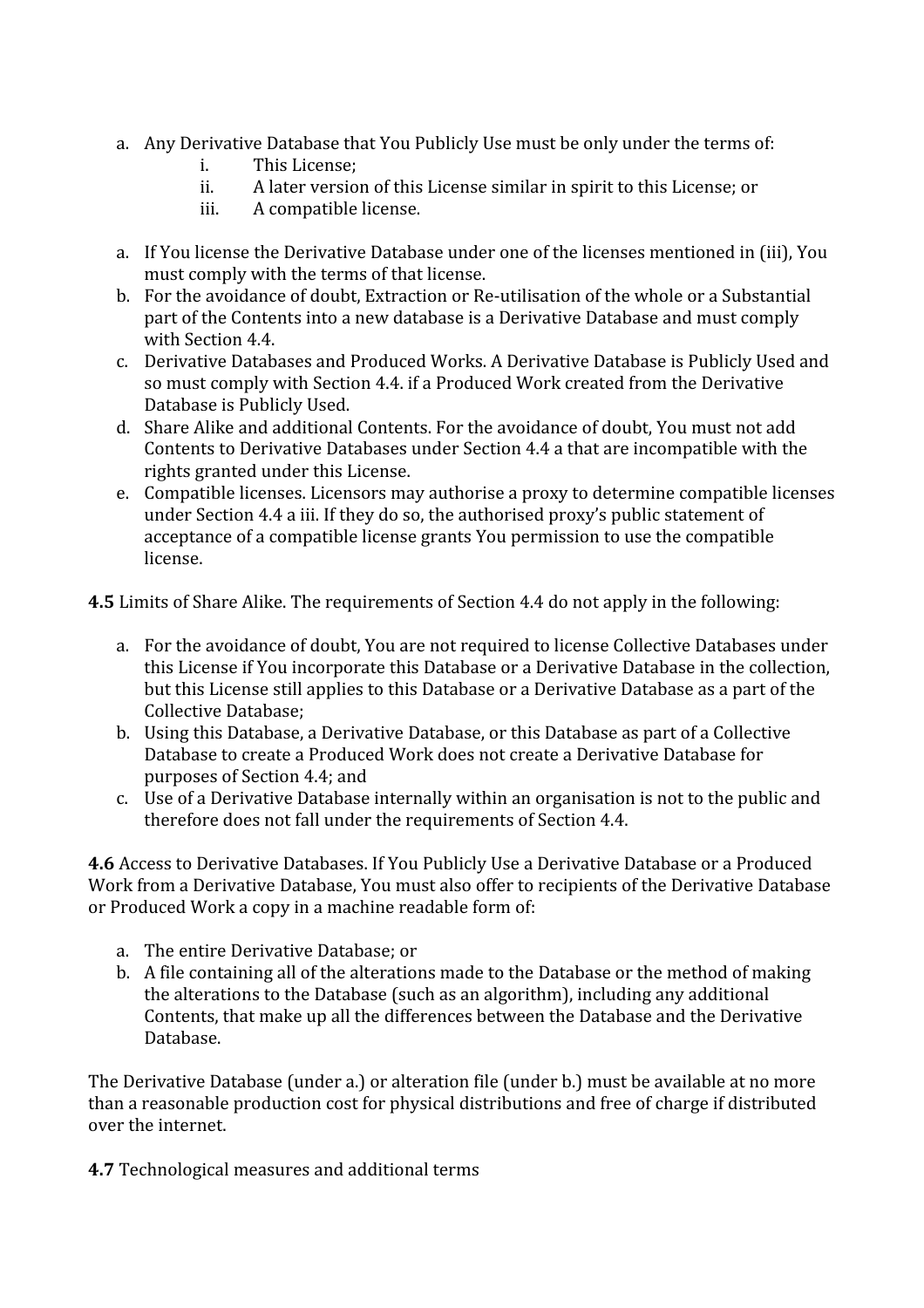- a. This License does not allow You to impose (except subject to Section 4.7 b.) any terms or any technological measures on the Database, a Derivative Database, or the whole or a Substantial part of the Contents that alter or restrict the terms of this License, or any rights granted under it, or have the effect or intent of restricting the ability of any person to exercise those rights.
- b. Parallel distribution. You may impose terms or technological measures on the Database, a Derivative Database, or the whole or a Substantial part of the Contents (a "Restricted Database") in contravention of Section 4.74 a. only if You also make a copy of the Database or a Derivative Database available to the recipient of the Restricted Database:
	- i. That is available without additional fee;

ii. That is available in a medium that does not alter or restrict the terms of this License, or any rights granted under it, or have the effect or intent of restricting the ability of any person to exercise those rights (an "Unrestricted Database"); and

- iii. The Unrestricted Database is at least as accessible to the recipient as a practical matter as the Restricted Database.
- c. For the avoidance of doubt, You may place this Database or a Derivative Database in an authenticated environment, behind a password, or within a similar access control scheme provided that You do not alter or restrict the terms of this License or any rights granted under it or have the effect or intent of restricting the ability of any person to exercise those rights.

4.8 Licensing of others. You may not sublicense the Database. Each time You communicate the Database, the whole or Substantial part of the Contents, or any Derivative Database to anyone else in any way, the Licensor offers to the recipient a license to the Database on the same terms and conditions as this License. You are not responsible for enforcing compliance by third parties with this License, but You may enforce any rights that You have over a Derivative Database. You are solely responsible for any modifications of a Derivative Database made by You or another Person at Your direction. You may not impose any further restrictions on the exercise of the rights granted or affirmed under this License.

### **5 MORAL RIGHTS**

**5.1** Moral rights. This section covers moral rights, including any rights to be identified as the author of the Database or to object to treatment that would otherwise prejudice the author's honour and reputation, or any other derogatory treatment:

- a. For jurisdictions allowing waiver of moral rights, Licensor waives all moral rights that Licensor may have in the Database to the fullest extent possible by the law of the relevant jurisdiction under Section 10.4;
- b. If waiver of moral rights under Section 5.1 a in the relevant jurisdiction is not possible, Licensor agrees not to assert any moral rights over the Database and waives all claims in moral rights to the fullest extent possible by the law of the relevant jurisdiction under Section 10.4; and
- c. For jurisdictions not allowing waiver or an agreement not to assert moral rights under Section 5.1 a and b, the author may retain their moral rights over certain aspects of the Database.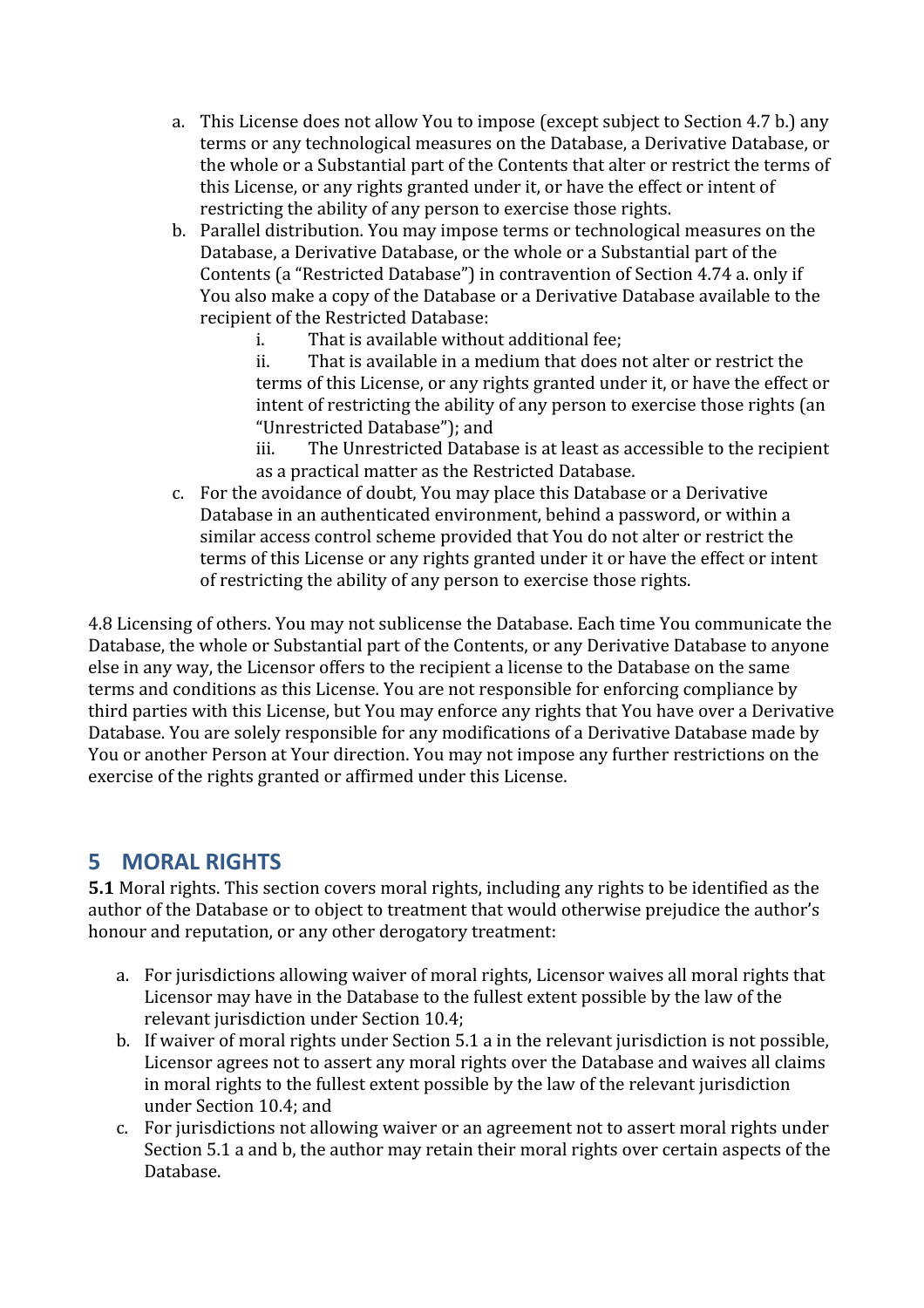Please note that some jurisdictions do not allow for the waiver of moral rights, and so moral rights may still subsist over the Database in some jurisdictions.

# **6 FAIR DEALING, DATABASE EXCEPTIONS, AND OTHER RIGHTS NOT AFFECTED**

**6.1** This License does not affect any rights that You or anyone else may independently have under any applicable law to make any use of this Database, including without limitation:

- a. Exceptions to the Database Right including: Extraction of Contents from non-electronic Databases for private purposes, Extraction for purposes of illustration for teaching or scientific research, and Extraction or Re-utilisation for public security or an administrative or judicial procedure.
- b. Fair dealing, fair use, or any other legally recognised limitation or exception to infringement of copyright or other applicable laws.

**6.2** This License does not affect any rights of lawful users to Extract and Re-utilise insubstantial parts of the Contents, evaluated quantitatively or qualitatively, for any purposes whatsoever, including creating a Derivative Database (subject to other rights over the Contents, see Section 2.4). The repeated and systematic Extraction or Re-utilisation of insubstantial parts of the Contents may however amount to the Extraction or Re-utilisation of a Substantial part of the Contents.

#### **7 WARRANTIES AND DISCLAIMER**

**7.1** The Database is licensed by the Licensor "as is" and without any warranty of any kind, either express, implied, or arising by statute, custom, course of dealing, or trade usage. Licensor specifically disclaims any and all implied warranties or conditions of title, noninfringement, accuracy or completeness, the presence or absence of errors, fitness for a particular purpose, merchantability, or otherwise. Some jurisdictions do not allow the exclusion of implied warranties, so this exclusion may not apply to You.

#### **8 LIMITATION OF LIABILITY**

**8.1** Subject to any liability that may not be excluded or limited by law, the Licensor is not liable for, and expressly excludes, all liability for loss or damage however and whenever caused to anyone by any use under this License, whether by You or by anyone else, and whether caused by any fault on the part of the Licensor or not. This exclusion of liability includes, but is not limited to, any special, incidental, consequential, punitive, or exemplary damages such as loss of revenue, data, anticipated profits, and lost business. This exclusion applies even if the Licensor has been advised of the possibility of such damages.

**8.2** If liability may not be excluded by law, it is limited to actual and direct financial loss to the extent it is caused by proved negligence on the part of the Licensor.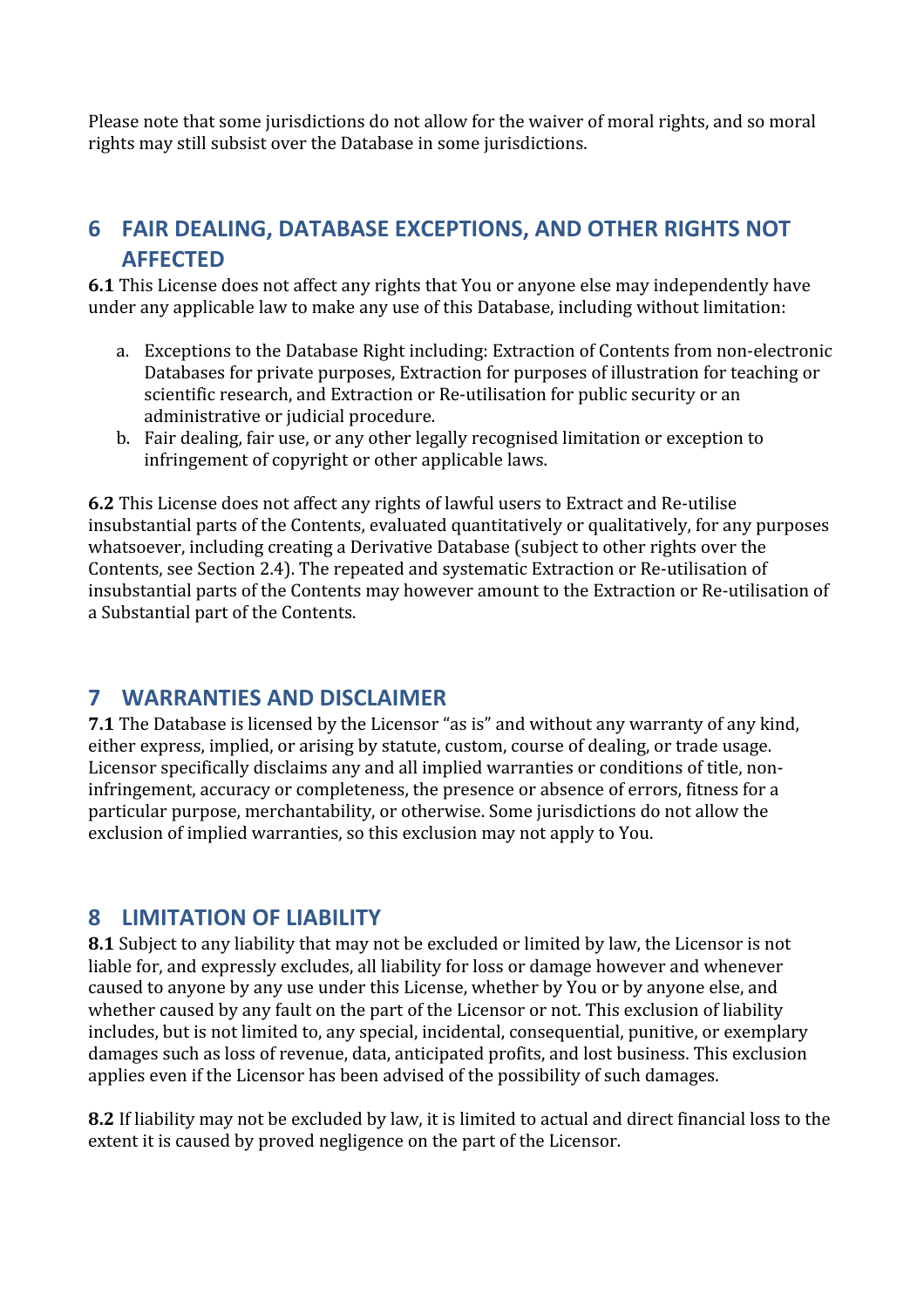# **9 TERMINATION OF YOUR RIGHTS UNDER THIS LICENSE**

**9.1** Any breach by You of the terms and conditions of this License automatically terminates this License with immediate effect and without notice to You. For the avoidance of doubt, Persons who have received the Database, the whole or a Substantial part of the Contents, Derivative Databases, or the Database as part of a Collective Database from You under this License will not have their licenses terminated provided their use is in full compliance with this License or a license granted under Section 4.8 of this License. Sections 1, 2, 7, 8, 9 and 10 will survive any termination of this License.

**9.2** If You are not in breach of the terms of this License, the Licensor will not terminate Your rights under it.

**9.3** Unless terminated under Section 9.1, this License is granted to You for the duration of applicable rights in the Database.

**9.4** Reinstatement of rights. If you cease any breach of the terms and conditions of this License, then your full rights under this License will be reinstated:

- a. Provisionally and subject to permanent termination until the 60th day after cessation of breach;
- b. Permanently on the 60th day after cessation of breach unless otherwise reasonably notified by the Licensor; or
- c. Permanently if reasonably notified by the Licensor of the violation, this is the first time You have received notice of violation of this License from the Licensor, and You cure the violation prior to 30 days after your receipt of the notice.

Persons subject to permanent termination of rights are not eligible to be a recipient and receive a license under Section 4.8.

**9.5** Notwithstanding the above, Licensor reserves the right to release the Database under different license terms or to stop distributing or making available the Database. Releasing the Database under different license terms or stopping the distribution of the Database will not withdraw this License (or any other license that has been, or is required to be, granted under the terms of this License), and this License will continue in full force and effect unless terminated as stated above.

#### **10.0 GENERAL**

**10.1** If any provision of this License is held to be invalid or unenforceable, that must not affect the validity or enforceability of the remainder of the terms and conditions of this License and each remaining provision of this License shall be valid and enforced to the fullest extent permitted by law.

**10.2** This License is the entire agreement between the parties with respect to the rights granted here over the Database. It replaces any earlier understandings, agreements or representations with respect to the Database.

**10.3** If You are in breach of the terms of this License, You will not be entitled to rely on the terms of this License or to complain of any breach by the Licensor.